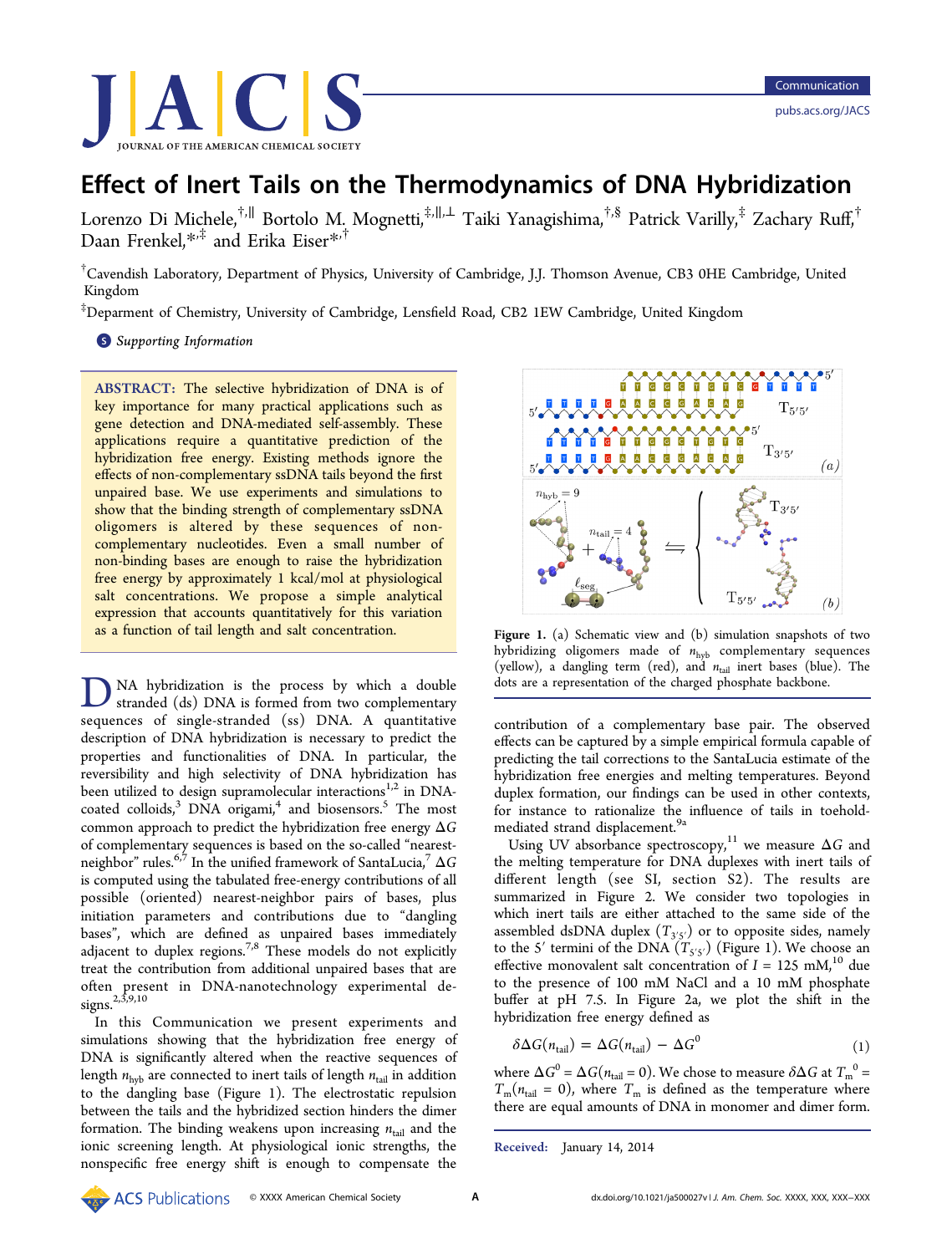<span id="page-1-0"></span>

Figure 2. (a) Experiments (circles) and computer simulations (lozenges) of the free energy shift due to inert tails for strands with  $n_{\text{hyb}} = 9$  with  $T_{5/5'}$  (blue) and  $T_{3/5'}$  (red) architectures (see Figure 1 and SI, section S2.1 for the sequences). For the  $T_{5'5'}$  geometry,  $\delta \Delta G$  [is](#page-0-0) eval[uat](#page-2-0)ed at  $T_m(n_{tail})$ . Dashed lines are fits with eq 5. (b) Melting temperature shift for the same strands. The simulated melting temperatures are extracted from  $\delta \Delta G$  using eq 4 and the experimental estimates of  $T_{\rm m}^{\ \ 0}$  and  $\Delta H^0$  tabulated in SI (Table S1). The dashed lines are predictions extracted from the exp[erim](#page-2-0)ental fits in panel a using eq 4. Stars indicate the sequences without the dangling ends. The concentration of both the ssDNA strands is  $\rho = 5 \mu M$ .

Adding a small number of inert bases substantially increases the hybridization free energy. However, for  $n_{tail} \approx 5$ ,  $\delta \Delta G$  saturates at the constant values of ∼0.6 kcal/mol for the  $T_{5′5′}}$  strands and  $~\sim$ 1.3 kcal/mol for the  $T_{3'5'}$  strands. The effect of steric repulsion overcomes the contribution to  $\Delta G$  due to the dangling terms (stars in Figure 2a). A similar qualitative behavior is observed in Figure 2b for the melting temperature shift

$$
\delta T_{\rm m}(n_{\rm tail}) = T_{\rm m}(n_{\rm tail}) - T_{\rm m}^{\ 0} \tag{2}
$$

The plateaus correspond to  $\delta T_{\text{m}} \approx -3$  and  $-6.5$  K for  $T_{5'5'}$  and  $T_{3'5'}$ , respectively.

We preform computer simulations based on a minimal model of screened charges, representing the backbone of the DNA, to highlight the role of electrostatics. Oligomers are mapped onto freely jointed chains with  $n_{\text{hyb}} + n_{\text{tail}} + 1$  segments of length  $l_{\text{seg}}$  $= 6.47$  Å, corresponding to the distance between two backbone phosphates. In the dimerized strand, hybridized charges are located at the native phosphate positions of the dsDNA (see Figure 1 and SI, section S3.1). We compute  $\Delta G(n_{tail})$  using Rosenb[lu](#page-0-0)th [Mon](#page-2-0)te Carlo simulations.<sup>12</sup> The experimental r[e](#page-3-0)sults for the  $T_{5'5'}$  architecture (Figure 2a) show a kink at  $n<sub>tail</sub> = 1$  due to residual stacking between the first base of the tail and the dsDNA. Therefore, we compute the excess in  $\Delta G$ ,

$$
\Delta G(n_{\text{tail}}) - \Delta G(n_{\text{ref}}) = \delta \Delta G(n_{\text{tail}}) - \delta \Delta G(n_{\text{ref}})
$$
 (3)

caused by having  $n_{tail}$  bases with respect to a reference taillength, using  $n_{\text{ref}} = 1$  and the experimental value of  $\delta \Delta G (n_{\text{tail}} =$ 1) as an input parameter (see [SI](#page-2-0), section S3.2). The results are presented in Figure 2a.

Overall the simulations reproduce the experimental results very well, and the agreement for the plateau value is almost quantitative. The simplicity of the coarse-grained model, along with the similarity between experimental and simulation results, supports the hypothesis that the electrostatic interaction between the tails and the dsDNA duplex is responsible for the shift. For the  $T_{3'5'}$  architecture, the effect is further enhanced by tail−tail interactions.

From our knowledge of  $\delta \Delta G$ , we can predict the melting temperature shift as ([SI,](#page-2-0) section S3.4)

$$
\delta T_{\rm m}(n_{\rm tail}) \simeq \frac{T_{\rm m}^{\ 0} \delta \Delta G}{\Delta H^0} \tag{4}
$$

where  $\Delta H^0 = \Delta H(n_{tail} = 0)$  is the hybridization enthalpy for  $n_{tail}$  $= 0$ , which we measure experimentally (SI, section S2.2), but which could also be estimated using [th](#page-2-0)e nearest-neighbor rules.7,8 Eq 4 would be exact (within the approximations of the two-[stat](#page-3-0)e model of melting) if  $\delta \Delta G$  were evaluated at T =  $T_m(n_{\text{tail}})$  rather than at  $T_m^{\,0}$ . However, the differences between  $\delta \Delta G(T_{\rm m}^{\rm -0})$  and  $\delta \Delta G[T_{\rm m}(n_{\rm tail})]$  are much smaller than the statistical errors; therefore, both forms can be used (SI, section S2.2). The melting temperature shift derived [fro](#page-2-0)m the simulated  $\delta \Delta G$  using eq 4 is shown in Figure 2b. The agreement between the simulated and experimental values for  $\delta T_{\rm m}$  is quite good and almost quantitative for the plateau value.

We now quantify the influence of the specific design of DNA oligomers on the tail effect. We focus on the most common  $T_{5'5'}$  architecture.  $T_{3'5'}$  would produce similar results, only with larger plateaus. In Figure 3a, we present experimental data showing the dependence of  $\delta \Delta G$  on  $n_{\text{hvb}}$ . In a range of values usually employed when designing reversible supramolecular interactions, we can see that  $\delta \Delta G$  is only weakly affected by  $n_{\text{hyb}}$ . This indicates that, for the  $T_{5′5′}}$  case, tail–tail interactions are negligible. Tail−tail interactions could play a role for very high values of  $n_{\text{nail}}$ , but, as explained in the SI (section S3.5), the resulting corrections should be negligible. [W](#page-2-0)e chose sequences (SI, section S2.1) for which changes in  $n_{\text{hyb}}$  affect  $T_{\text{m}}^0$  by less t[ha](#page-2-0)n 3% (Table S2). Consequently, possible differences in  $\delta \Delta G$ due to c[hanges in](#page-2-0)  $T_m$  are well within experimental errors. In Figure 3b we show the experimentally determined  $\delta T_{\text{m}}$ . In this cas[e](#page-2-0), we notice a dependence on  $n_{\text{hyb}}$ , which is due to the  $n_{\text{hyb}}$ dependence of  $\Delta H^0$ , as described by eq 4. In panels c and d, we show simulation results for  $\delta \Delta G$  and  $\delta T_{\text{m}}$ , which are in good agreement with experiments. In Figure 3e−h we show the effect of changing ionic strength from  $I = 50$  [to](#page-2-0) 225 mM, at fixed  $n_{\text{hvb}}$ = 7. As expected, at high salt concentration the effect of the tails becomes small, while at low salt concentration the plateau value is larger.

The results in Figures 2a and 3a are quantitatively reproduced by the following interpolati[ng](#page-2-0) formula,

$$
\delta \Delta G_{\text{fit}}(n_{\text{tail}} \ge 1) = \delta \Delta G_{\text{plat}} \left[ 1 - \exp \left( -\frac{n_{\text{tail}}}{n_{\text{plat}}} \right) \right] - \delta \Delta G_{\text{stack}} \tag{5}
$$

In  $I = 125$  mM solutions we find, for the  $T_{5'5'}$  architecture,  $\delta \Delta G_{\text{plat}} = 1.15 \text{ kcal/mol}, n_{\text{plat}} = 1.58, \text{ and } \delta \Delta G_{\text{stack}} = 0.51 \text{ kcal/}$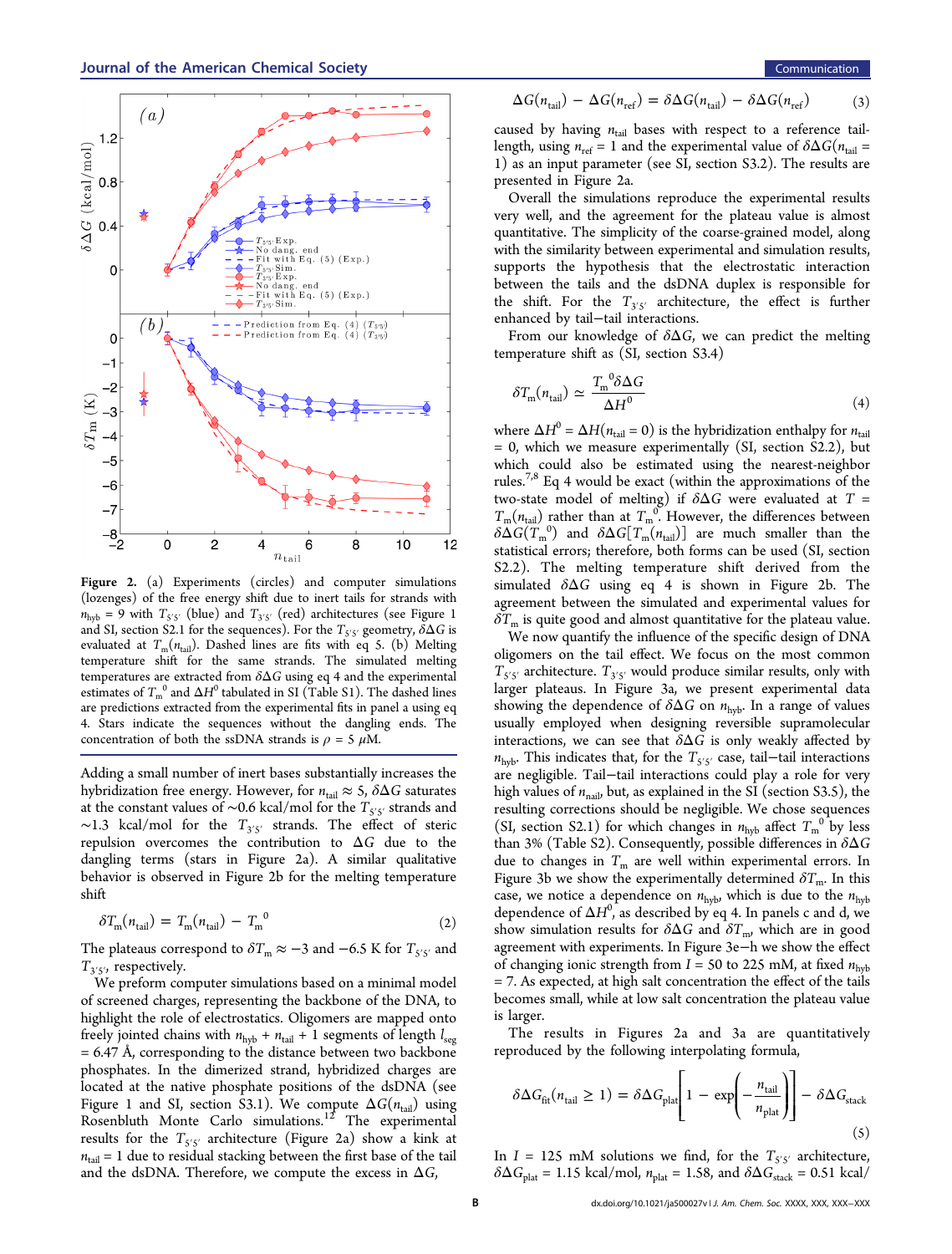<span id="page-2-0"></span>

Figure 3. (a) Experimental free-energy shift for four different pairs of strands with  $n_{\text{hyb}} = 7, 9, 11$ , and 13 with  $T_{5′5′}$  architecture. The red solid line is a fit with eq 5. (b) Experimental melting temperature shift for the strands in panel a. Solid lines are predictions calculated using the fit in panel a and eq 4. (c) S[im](#page-1-0)ulated  $\delta\Delta G$  for the sequences in panel a. (d) Melting temperature shifts obtained using  $\delta\Delta G$  from panel c and eq 4. (e) Experimental fr[e](#page-1-0)e energy shift for strands with  $n_{\text{hyb}} = 7$  and different ionic strengths I. For I = 50, the free energy shifts is evaluated at  $T_m(n_{\text{tail}})$ . For full details see SI. Solid lines are fits with eq 5, in which the parameters  $n_{\text{plat}}$  and  $\Delta G_{\text{stack}}$  are kept fixed to the values fitted in panel a. (f) Experimental melting temperature shifts for the stra[nd](#page-1-0)s in panel e. Solid lines are predictions calculated using the fit in panel e and eq 4. (g) Simulated  $\delta\Delta G$  for the samples in panel e. (h) Melting temperature shifts obtained using  $\delta\Delta G$  from panel g and e[q 4](#page-1-0). When applying eq 4 to extract  $\delta T_{\text{m}}$ , we use the experimental estimates of  $T_{\text{m}}^{\text{o}}$  and  $\Delta H^0$  tabulated in Table S1.

mol (Figures 2a and 3a). For  $T_{3'5'}$  we find  $\delta \Delta G_{\text{plat}} = 1.75 \text{ kcal/}$ mol,  $n_{\text{plat}} = 2.17$  $n_{\text{plat}} = 2.17$ , and  $\delta \Delta G_{\text{stack}} = 0.24$  kcal/mol (Figure 2a). The parameter  $\delta \Delta G_{\rm stack}$  describes the free-energy shift re[sp](#page-1-0)onsible for the kink in the experimental curves at  $n_{tail} = 1$ , which is almost absent for  $T_{3'5'}$ . Equations 4 and 5 can be used to predict  $\delta T_{\text{m}}(n_{\text{tail}})$  for generic ssDN[A](#page-1-0) sequ[en](#page-1-0)ces starting from the values of  $\Delta H^0$  and  $T_{\rm m}^{\;\;0}$  obtained using the nearest-neighbor rules.7,8 In Figures 2b and 3b, we compare the meltingtem[pera](#page-3-0)ture shift [pre](#page-1-0)dicted by this procedure with the experimental measurements: the agreement is excellent. Figure 3e illustrates that eq 5 can account for the ionic-strength dependence of  $\delta \Delta G$ . [We](#page-1-0) find that  $\delta \Delta G_{\text{stack}}$  and  $n_{\text{plat}}$  are rather insensitive to the ionic strength. We therefore keep these quantities fixed at the values fitted in Figure 3a and optimize  $\delta \Delta G_\mathrm{plat}$  to account for the change in the ionic strength. We obtain  $\delta \Delta G_{\text{plat}} = 1.66$  and 0.85 kcal/mol for  $I = 50$  and 225 mM, respectively. The values of the fitting parameters  $\delta \Delta G_{\text{plat}}$  $\delta \Delta G_{\text{stack}}$  and  $n_{\text{plat}}$  for all cases we tested are tabulated in the SI (Table S2). In Figure 3f we make use of eq 4 to predict  $\delta T_{\text{m}}$ from the fits in Figure 3e. The agreement wit[h](#page-1-0) the experiments is good.

Importantly, eq 5 can be integrated into the nearest-neighbor phenomenological [e](#page-1-0)stimates of the two-state hybridization free energy.

## ■ ASSOCIATED CONTENT

## **6** Supporting Information

Full details on experimental and simulation procedures. This material is available free of charge via the Internet at [http://](http://pubs.acs.org) [pubs.acs.org](http://pubs.acs.org).

#### ■ AUTHOR INFORMATION

#### Corresponding Authors

df264@cam.ac.uk

# [ee247@cam.ac.uk](mailto:df264@cam.ac.uk)

## [Present](mailto:ee247@cam.ac.uk) [Addresse](mailto:ee247@cam.ac.uk)s

<sup>⊥</sup>Physics of Complex Systems and Statistical Mechanics, Département de Physique, Université Libre de Bruxelles, Belgium

§ Institute of Industrial Science, University of Tokyo, Japan

## Author Contributions

∥ L.D. and B.M.M. contributed equally.

## **Notes**

The authors declare no competing financial interest.

## ■ ACKNOWLEDGMENTS

This work has been supported by the ERC Advanced Grant 227758, the Wolfson Merit Award 2007/R3 of the Royal Society of London, the EPSRC Programme Grant EP/ I001352/1, the Marie Curie Initial Training Network ITN-COMPLOIDS grant no. 234810, the Ernest Oppenheimer Fund, and the Winton Programme for the Physics of Sustainability of the Cavendish Laboratory.

## ■ REFERENCES

(1) Kallenbach, N. R.; Ma, R.-I.; Seeman, N. C. Nature 1983, 305, 829.

(2) (a) Mirkin, C. A.; Letsinger, R. L.; Mucic, R. C.; Storhoff, J. J. Nature 1996, 382, 607. (b) Alivisatos, A. P.; Johnsson, K. P.; Peng, X.; Wilson, T. E.; Loweth, C. J.; Bruchez, M. P.; Schultz, P. G. Nature 1996, 382, 609. (c) Macfarlane, R. J.; Lee, B.; Jones, M. R.; Harris, N.; Schatz, G. C.; Mirkin, C. A. Science 2011, 334, 204. (d) Maye, M. M.; Nykypanchuk, D.; van der Leile, D.; Gang, O. J. Am. Chem. Soc. 2006,